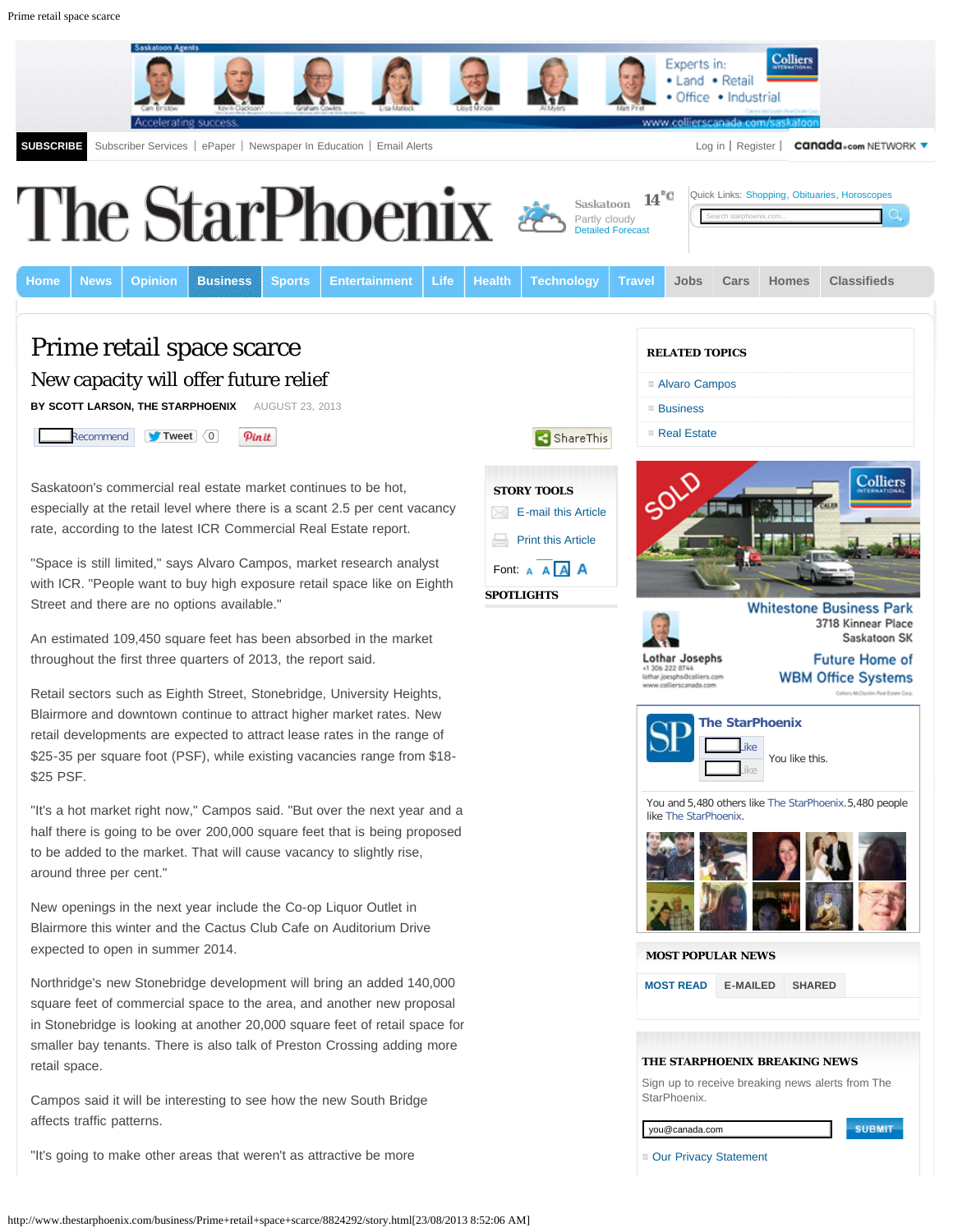attractive, like the southwest industrial."

# INDUSTRIAL

The industrial market gained momentum as vacancy decreased 183 basis points from the previous quarter to 5.91 per cent as of August 2013.

The decrease in vacancy can be mainly attributed to 150,000 square feet being leased at 310 Melville Street (formerly Western Grocers) and 105,500 square feet at 820 60th Street East. An estimated 373,250 square feet have been absorbed throughout 2013. "That is a significant drop," Campos said.

"That brought down the vacancy by about two per cent. That brought down the vacancy rate to about five per cent, which is a healthy market."

# DOWNTOWN

Downtown vacancy increased by five basis points from the previous quarter to 4.63 per cent as of August 2013. Suburban vacancy also decreased from the previous quarter of 2013 as vacancy decreased to 6.41 per cent as of August 2013, a decline of 25 basis points.

"(The downtown) has started to pick up momentum recently with the leasing of 25,000 square feet at Bayside by Vecima," Campos said. Vecima sold its building on Fourth Avenue to the city.

Campos cautioned backfill space may affect the vacancy rate in the next year.

He said at least 75,000 square feet will be re-entering the market by the end of 2013, which may push vacancy rates above seven per cent for the first time since 2008 for the downtown core.

[Target Canada](http://www.flyercity.ca/flyers/targetcanada-catalogue?p=starphoenix&auto_locate=true&locale=en&utm_source=fsm&utm_medium=fsm_174&utm_term=s_merchant_link&utm_content=ft_551&utm_campaign=wishabi_1_0)

# © Copyright (c) The StarPhoenix





[Throughout the Store at](http://www.flyercity.ca/editorials/flyer_item/8749052?auto_locate=true&p=starphoenix&locale=en&utm_source=fsm&utm_medium=fsm_174&utm_term=s_text&utm_content=fsi_8749052&utm_campaign=wishabi_1_0) [Visions Secret Sale!](http://www.flyercity.ca/editorials/flyer_item/8749052?auto_locate=true&p=starphoenix&locale=en&utm_source=fsm&utm_medium=fsm_174&utm_term=s_text&utm_content=fsi_8749052&utm_campaign=wishabi_1_0) [Visions Electronics](http://www.flyercity.ca/flyers/visions-visions?p=starphoenix&auto_locate=true&locale=en&utm_source=fsm&utm_medium=fsm_174&utm_term=s_merchant_link&utm_content=ft_16&utm_campaign=wishabi_1_0)

powered by flyereis





[Canadian LNG projects 'difficult](http://www.thestarphoenix.com/business/fp/Canadian+projects+difficult+justify+report+says/8822129/story.html) [to justify,' report says](http://www.thestarphoenix.com/business/fp/Canadian+projects+difficult+justify+report+says/8822129/story.html) High costs for new export terminals proposed for Canada's West Coast make discount sales of liquefied

natural gas 'difficult to financially justify...

### [COMMENTS \(\)](http://www.thestarphoenix.com/business/fp/Canadian+projects+difficult+justify+report+says/8822129/story.html#Comments)

# [India's status as an economic powerhouse in](http://www.thestarphoenix.com/business/fp/India+status+economic+powerhouse+jeopardy+country+falters/8824965/story.html) [jeopardy as country falters](http://www.thestarphoenix.com/business/fp/India+status+economic+powerhouse+jeopardy+country+falters/8824965/story.html)

[COMMENTS \(\)](http://www.thestarphoenix.com/business/fp/India+status+economic+powerhouse+jeopardy+country+falters/8824965/story.html#Comments)

[TSX advances across all sectors, builds on gains](http://www.thestarphoenix.com/business/fp/advances+across+sectors+builds+gains+from+strong+manufacturing+data/8825149/story.html) [from strong manufacturing data](http://www.thestarphoenix.com/business/fp/advances+across+sectors+builds+gains+from+strong+manufacturing+data/8825149/story.html)

4 HOURS AGO [COMMENTS \(\)](http://www.thestarphoenix.com/business/fp/advances+across+sectors+builds+gains+from+strong+manufacturing+data/8825149/story.html#Comments)

# [Mortgages expected to once again backstop](http://www.thestarphoenix.com/business/fp/Mortgages+expected+once+again+backstop+bigger+bank+profits/8821818/story.html) [bigger bank profits](http://www.thestarphoenix.com/business/fp/Mortgages+expected+once+again+backstop+bigger+bank+profits/8821818/story.html)

[COMMENTS \(\)](http://www.thestarphoenix.com/business/fp/Mortgages+expected+once+again+backstop+bigger+bank+profits/8821818/story.html#Comments)



## Thirteen O Two Eighth Street East FRESH. MODERN. UNIQUE. 1st Floor - 1,844 SF 2<sup>nd</sup> Floor - 2,563 SF

Crisp, clean lines express a modern design through the form of this building. See it today.



**BusmessWire** 

- [Easton Pharmaceuticals, Inc. Provides Update on Its](http://www.businesswire.com/news/thestarphoenix/20130823005326/en/Easton-Pharmaceuticals-Update-Medical-Marijuana-Initiatives) [Medical Marijuana Initiatives](http://www.businesswire.com/news/thestarphoenix/20130823005326/en/Easton-Pharmaceuticals-Update-Medical-Marijuana-Initiatives)
- [Scottish Re Group Limited Posts to its Web Site](http://www.businesswire.com/news/thestarphoenix/20130822005975/en/Scottish-Group-Limited-Posts-Web-Site-Quarter) [Second Quarter 2013 Consolidated Financial](http://www.businesswire.com/news/thestarphoenix/20130822005975/en/Scottish-Group-Limited-Posts-Web-Site-Quarter) **[Statements](http://www.businesswire.com/news/thestarphoenix/20130822005975/en/Scottish-Group-Limited-Posts-Web-Site-Quarter)**
- [Birks & Mayors Announces Closing of an](http://www.businesswire.com/news/thestarphoenix/20130822006124/en/Birks-Mayors-Announces-Closing-Amendment-Extension-Credit) [Amendment and Extension of Its Credit Facilities](http://www.businesswire.com/news/thestarphoenix/20130822006124/en/Birks-Mayors-Announces-Closing-Amendment-Extension-Credit)

#### **[ADS BY GOOGLE](http://www.google.com/url?ct=abg&q=https://www.google.com/adsense/support/bin/request.py%3Fcontact%3Dabg_afc%26url%3Dhttp://www.thestarphoenix.com/business/Prime%252Bretail%252Bspace%252Bscarce/8824292/story.html%26gl%3DCA%26hl%3Den%26client%3Dca-pub-1718995873402338%26ai0%3DCKQclpXUXUqHoFeLCwQH3rYDgD6WQ7JMEndfdg1u1zMGX1AEQASDQjIcMKANQz-OoXWD9wK6B9APIAQGpAoZewz4Iy68-qAMBqgSZAU_Q6C3EKrKA-IkIMpqwlqEmcZJWUlSeNKdHhY_SiGeGLwKJvraus96oTKquhDpMhOgu4sFfrhZ5XgZCFQR2hWhrh2mFgCkc5DeMZFbenoYjdRDyAkpD9lC9_wR2R_xVDRD5wy-JQ3gImTxGz60BJfH3LL8OOvWWtN9wcPG9AzlaNBGxtsngxZlFBw9eIU7otmrs7tvB8ShEUYAHkbCMDA%26ai1%3DCtF3YpXUXUqHoFeLCwQH3rYDgD6rH55wC8tGz61_AjbcBEAIg0IyHDCgDUNSd0l1g_cCugfQDyAEBqQKGXsM-CMuvPqgDAaoElgFP0OhhgyqxgPiJCDKasJahJnGSVlJUnjSnR4WP0ohnhi8Cib62rrPeqEyqroQ6TIToLuLBX64WeV4GQhUEdoVoa4dphYApHOQ3jGRW3p6GI3UQ8gJKQ_ZQvf8Edkf8VQ0Q-cMviUN4CJk8Rs-tASXx9yy_Djr1lrTfcHD5vYQIr8AZSo3U4NNsRkH6XVW7a4eKagX6cHKAB4L0zSk%26ai2%3DCFuafpXUXUqHoFeLCwQH3rYDgD_ry8NIF8q63iE7AjbcBEAMg0IyHDCgDUKSzlscDYP3AroH0A6AB7o3t4gPIAQGoAwGqBJkBT9CoO4oqsID4iQgymrCWoSZxklZSVJ40p0eFj9KIZ4YvAom-tq6z3qhMqq6EOkyE6C7iwV-uFnleBkIVBHaFaGuHaYWAKRzkN4xkVt6ehiN1EPICSkP2UL3_BHZH_FUNEPnDL4lDeAiZPEbPrQEl8fcsvw469Za0p3Nwsb0HOVpjMJvbyeDFmUUHD14hTui2auzu28GKZ2ZBiAYBgAf68ZId&usg=AFQjCNFv9iJc9ZUTldt5rdKmABSPWtns3g)**

## **[Century 21](http://googleads.g.doubleclick.net/aclk?sa=L&ai=CKQclpXUXUqHoFeLCwQH3rYDgD6WQ7JMEndfdg1u1zMGX1AEQASDQjIcMKANQz-OoXWD9wK6B9APIAQGpAoZewz4Iy68-qAMBqgSZAU_Q6C3EKrKA-IkIMpqwlqEmcZJWUlSeNKdHhY_SiGeGLwKJvraus96oTKquhDpMhOgu4sFfrhZ5XgZCFQR2hWhrh2mFgCkc5DeMZFbenoYjdRDyAkpD9lC9_wR2R_xVDRD5wy-JQ3gImTxGz60BJfH3LL8OOvWWtN9wcPG9AzlaNBGxtsngxZlFBw9eIU7otmrs7tvB8ShEUYAHkbCMDA&num=1&sig=AOD64_1m_QJjMXWM4OEKvr-n0JLakZNMnQ&client=ca-pub-1718995873402338&adurl=http://www.century21.ca%3Futm_source%3Dgaw%26utm_medium%3Dbanner%26utm_term%3Drmrk%26utm_content%3Dtxt1%26utm_campaign%3Dslogan)**

Powerful Real Estate Search Connected to More [Century21.ca](http://googleads.g.doubleclick.net/aclk?sa=L&ai=CKQclpXUXUqHoFeLCwQH3rYDgD6WQ7JMEndfdg1u1zMGX1AEQASDQjIcMKANQz-OoXWD9wK6B9APIAQGpAoZewz4Iy68-qAMBqgSZAU_Q6C3EKrKA-IkIMpqwlqEmcZJWUlSeNKdHhY_SiGeGLwKJvraus96oTKquhDpMhOgu4sFfrhZ5XgZCFQR2hWhrh2mFgCkc5DeMZFbenoYjdRDyAkpD9lC9_wR2R_xVDRD5wy-JQ3gImTxGz60BJfH3LL8OOvWWtN9wcPG9AzlaNBGxtsngxZlFBw9eIU7otmrs7tvB8ShEUYAHkbCMDA&num=1&sig=AOD64_1m_QJjMXWM4OEKvr-n0JLakZNMnQ&client=ca-pub-1718995873402338&adurl=http://www.century21.ca%3Futm_source%3Dgaw%26utm_medium%3Dbanner%26utm_term%3Drmrk%26utm_content%3Dtxt1%26utm_campaign%3Dslogan)

## **[Aquafin Waterproofing](http://googleads.g.doubleclick.net/aclk?sa=L&ai=CtF3YpXUXUqHoFeLCwQH3rYDgD6rH55wC8tGz61_AjbcBEAIg0IyHDCgDUNSd0l1g_cCugfQDyAEBqQKGXsM-CMuvPqgDAaoElgFP0OhhgyqxgPiJCDKasJahJnGSVlJUnjSnR4WP0ohnhi8Cib62rrPeqEyqroQ6TIToLuLBX64WeV4GQhUEdoVoa4dphYApHOQ3jGRW3p6GI3UQ8gJKQ_ZQvf8Edkf8VQ0Q-cMviUN4CJk8Rs-tASXx9yy_Djr1lrTfcHD5vYQIr8AZSo3U4NNsRkH6XVW7a4eKagX6cHKAB4L0zSk&num=2&sig=AOD64_2PPsrDfvXtE3xURBeLvY8Y8-jwcw&client=ca-pub-1718995873402338&adurl=http://www.lowrytape.com)**

Full Line of products to repair, protect, and waterproof concrete [www.lowrytape.com](http://googleads.g.doubleclick.net/aclk?sa=L&ai=CtF3YpXUXUqHoFeLCwQH3rYDgD6rH55wC8tGz61_AjbcBEAIg0IyHDCgDUNSd0l1g_cCugfQDyAEBqQKGXsM-CMuvPqgDAaoElgFP0OhhgyqxgPiJCDKasJahJnGSVlJUnjSnR4WP0ohnhi8Cib62rrPeqEyqroQ6TIToLuLBX64WeV4GQhUEdoVoa4dphYApHOQ3jGRW3p6GI3UQ8gJKQ_ZQvf8Edkf8VQ0Q-cMviUN4CJk8Rs-tASXx9yy_Djr1lrTfcHD5vYQIr8AZSo3U4NNsRkH6XVW7a4eKagX6cHKAB4L0zSk&num=2&sig=AOD64_2PPsrDfvXtE3xURBeLvY8Y8-jwcw&client=ca-pub-1718995873402338&adurl=http://www.lowrytape.com)

## **[Dictionary Boss Toolbar](http://www.googleadservices.com/pagead/aclk?sa=L&ai=CFuafpXUXUqHoFeLCwQH3rYDgD_ry8NIF8q63iE7AjbcBEAMg0IyHDCgDUKSzlscDYP3AroH0A6AB7o3t4gPIAQGoAwGqBJkBT9CoO4oqsID4iQgymrCWoSZxklZSVJ40p0eFj9KIZ4YvAom-tq6z3qhMqq6EOkyE6C7iwV-uFnleBkIVBHaFaGuHaYWAKRzkN4xkVt6ehiN1EPICSkP2UL3_BHZH_FUNEPnDL4lDeAiZPEbPrQEl8fcsvw469Za0p3Nwsb0HOVpjMJvbyeDFmUUHD14hTui2auzu28GKZ2ZBiAYBgAf68ZId&num=3&cid=5GjDqWq1E6Hz5ep7DZojrR7q&sig=AOD64_2nFcLR7lt-w4FqiRECkiuBVY8ADg&client=ca-pub-1718995873402338&adurl=http://download.dictionaryboss.com/index.jhtml%3Fspu%3Dtrue%26partner%3DXQxdm017)**

Students Get Fast Access to Spell Check, Translations & More [www.DictionaryBoss.com](http://www.googleadservices.com/pagead/aclk?sa=L&ai=CFuafpXUXUqHoFeLCwQH3rYDgD_ry8NIF8q63iE7AjbcBEAMg0IyHDCgDUKSzlscDYP3AroH0A6AB7o3t4gPIAQGoAwGqBJkBT9CoO4oqsID4iQgymrCWoSZxklZSVJ40p0eFj9KIZ4YvAom-tq6z3qhMqq6EOkyE6C7iwV-uFnleBkIVBHaFaGuHaYWAKRzkN4xkVt6ehiN1EPICSkP2UL3_BHZH_FUNEPnDL4lDeAiZPEbPrQEl8fcsvw469Za0p3Nwsb0HOVpjMJvbyeDFmUUHD14hTui2auzu28GKZ2ZBiAYBgAf68ZId&num=3&cid=5GjDqWq1E6Hz5ep7DZojrR7q&sig=AOD64_2nFcLR7lt-w4FqiRECkiuBVY8ADg&client=ca-pub-1718995873402338&adurl=http://download.dictionaryboss.com/index.jhtml%3Fspu%3Dtrue%26partner%3DXQxdm017)

## **INSIDE THE STARPHOENIX**